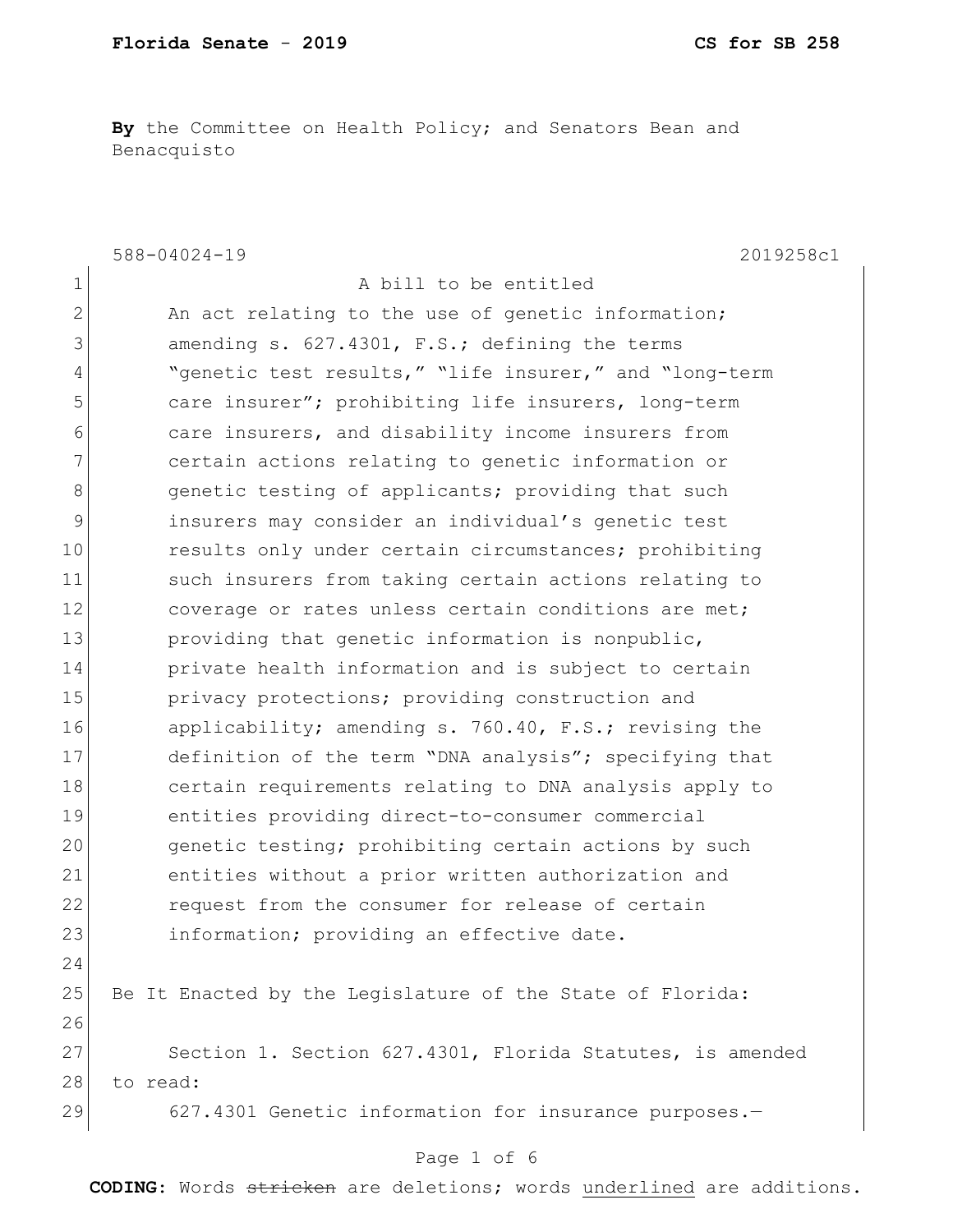|    | $588 - 04024 - 19$<br>2019258c1                                  |
|----|------------------------------------------------------------------|
| 30 | (1) DEFINITIONS. - As used in this section, the term:            |
| 31 | (a) "Genetic information" means information derived from         |
| 32 | genetic testing to determine the presence or absence of          |
| 33 | variations or mutations, including carrier status, in an         |
| 34 | individual's genetic material or genes that are scientifically   |
| 35 | or medically believed to cause a disease, disorder, or syndrome, |
| 36 | or are associated with a statistically increased risk of         |
| 37 | developing a disease, disorder, or syndrome, which is            |
| 38 | asymptomatic at the time of testing. Such testing does not       |
| 39 | include routine physical examinations or chemical, blood, or     |
| 40 | urine analysis, unless conducted purposefully to obtain genetic  |
| 41 | information, or questions regarding family history.              |
| 42 | (b) "Genetic test results" includes, but is not limited to,      |
| 43 | results of direct-to-consumer commercial genetic testing.        |
| 44 | (c) "Health insurer" means an authorized insurer offering        |
| 45 | health insurance as defined in s. 624.603, a self-insured plan   |
| 46 | as defined in s. 624.031, a multiple-employer welfare            |
| 47 | arrangement as defined in s. 624.437, a prepaid limited health   |
| 48 | service organization as defined in s. 636.003, a health          |
| 49 | maintenance organization as defined in s. 641.19, a prepaid      |
| 50 | health clinic as defined in s. 641.402, a fraternal benefit      |
| 51 | society as defined in s. 632.601, or any health care arrangement |
| 52 | whereby risk is assumed.                                         |
| 53 | (d) "Life insurer" has the same meaning as provided in s.        |
| 54 | 624.602 and includes an insurer issuing life insurance contracts |
| 55 | that grant additional benefits in the event of an insured's      |
| 56 | disability.                                                      |
| 57 | (e) "Long-term care insurer" means an insurer that issues        |
| 58 | long-term care insurance policies as described in s. 627.9404.   |

## Page 2 of 6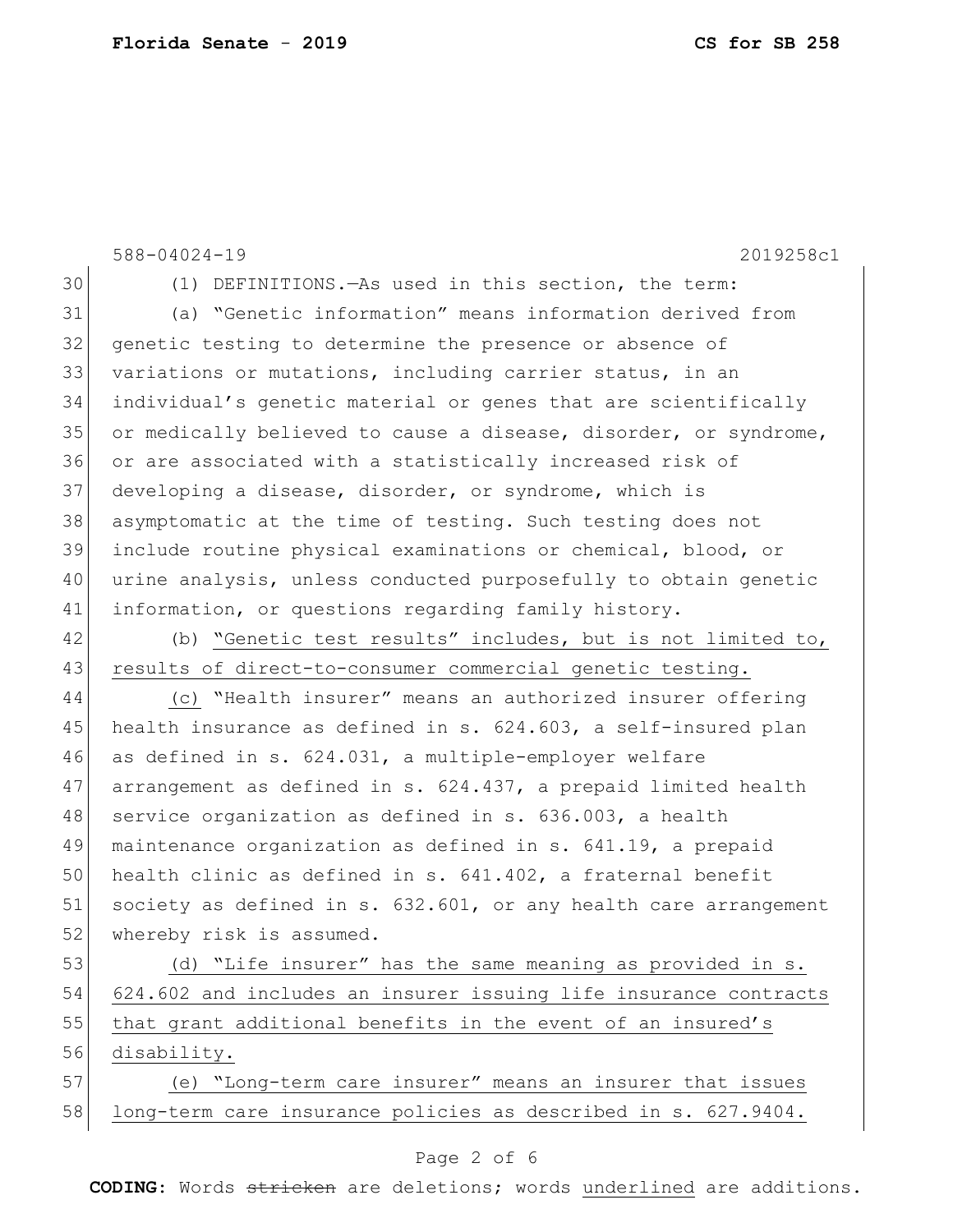588-04024-19 2019258c1 59 (2) RESTRICTIONS ON THE USE OF GENETIC INFORMATION BY 60 HEALTH INSURERS.-61 (a) In the absence of a diagnosis of a condition related to 62 genetic information, no health insurer authorized to transact 63 insurance in this state may cancel, limit, or deny coverage, or 64 establish differentials in premium rates, based on such 65 information. 66 (b) Health insurers may not require or solicit genetic 67 information, use genetic test results, or consider a person's 68 decisions or actions relating to genetic testing in any manner 69 for any insurance purpose. 70 (c) This subsection section does not apply to the 71 underwriting or issuance of a life insurance policy, disability 72 income policy, long-term care policy, accident-only policy, 73 hospital indemnity or fixed indemnity policy, dental policy, or 74 vision policy or any other actions of an insurer directly 75 related to a life insurance policy, disability income policy, 76 long-term care policy, accident-only policy, hospital indemnity 77 or fixed indemnity policy, dental policy, or vision policy. 78 (3) RESTRICTIONS ON THE USE OF GENETIC INFORMATION BY LIFE 79 INSURERS, LONG-TERM CARE INSURERS, AND DISABILITY INCOME 80 INSURERS.-81 (a) A life insurer, long-term care insurer, or disability 82 income insurer may not: 83 1. Require an applicant to take a genetic test; 84 2. Collect an applicant's genetic information or genetic 85 test results without the applicant's authorization; or 86 3. Consider the results of a genetic test that is designed 87 to share information with an individual concerning the

#### Page 3 of 6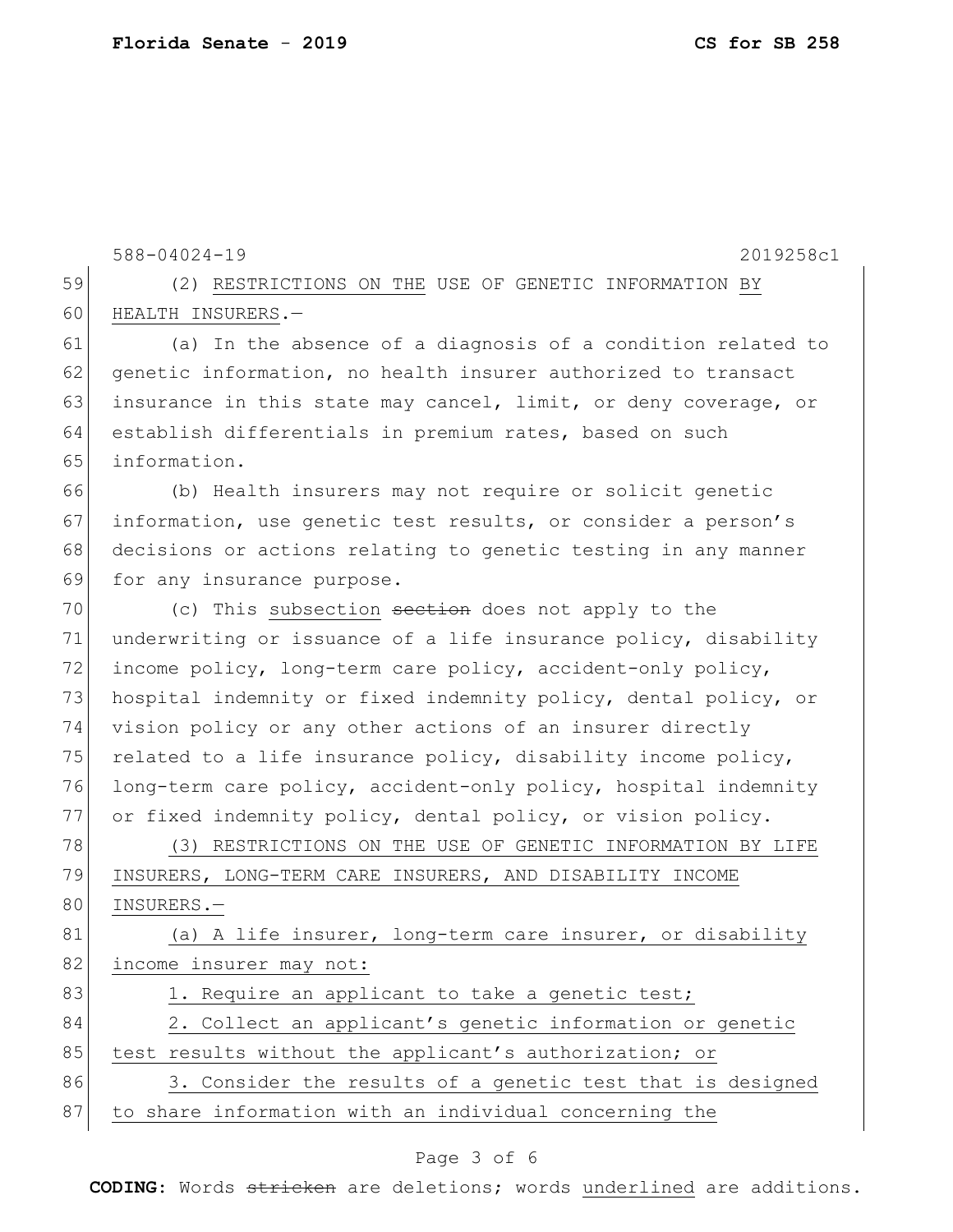588-04024-19 2019258c1 88 applicant's race, ethnicity, or national origin and that is not 89 related to an applicant's medical condition or future health 90 risk. 91 (b) A life insurer, long-term care insurer, or disability 92 income insurer may only consider genetic test results included 93 in an individual's medical record if the tests have been 94 reviewed and confirmed by the individual's physician and the 95 insurer complies with paragraph (c). 96 (c) A life insurer, long-term care insurer, or disability 97 income insurer may not cancel, limit, or deny coverage, or 98 establish differentials in premium rates, based on genetic 99 information unless such action is based on objective statistical 100 evidence related to actual or anticipated loss experience that 101 is relevant to an individual's life expectancy or health. A life 102 insurer, long-term care insurer, or disability income insurer 103 shall document the rationale for such action and provide the 104 documentation to the office upon request. 105 (d) Genetic information, including genetic test results, is 106 nonpublic, private health information and is subject to the 107 privacy protections under ss. 626.9651 and 760.40. 108 (e) This subsection does not relieve the obligation of a 109 life insurer, long-term care insurer, or disability income 110 insurer to comply with ss. 626.9706 and 626.9707. 111 (f) This subsection does not apply to health insurers. 112 (g) This subsection applies to policies entered into or 113 renewed on or after January 1, 2020. 114 Section 2. Section 760.40, Florida Statutes, is amended to 115 read: 116 760.40 Genetic testing; informed consent; confidentiality;

### Page 4 of 6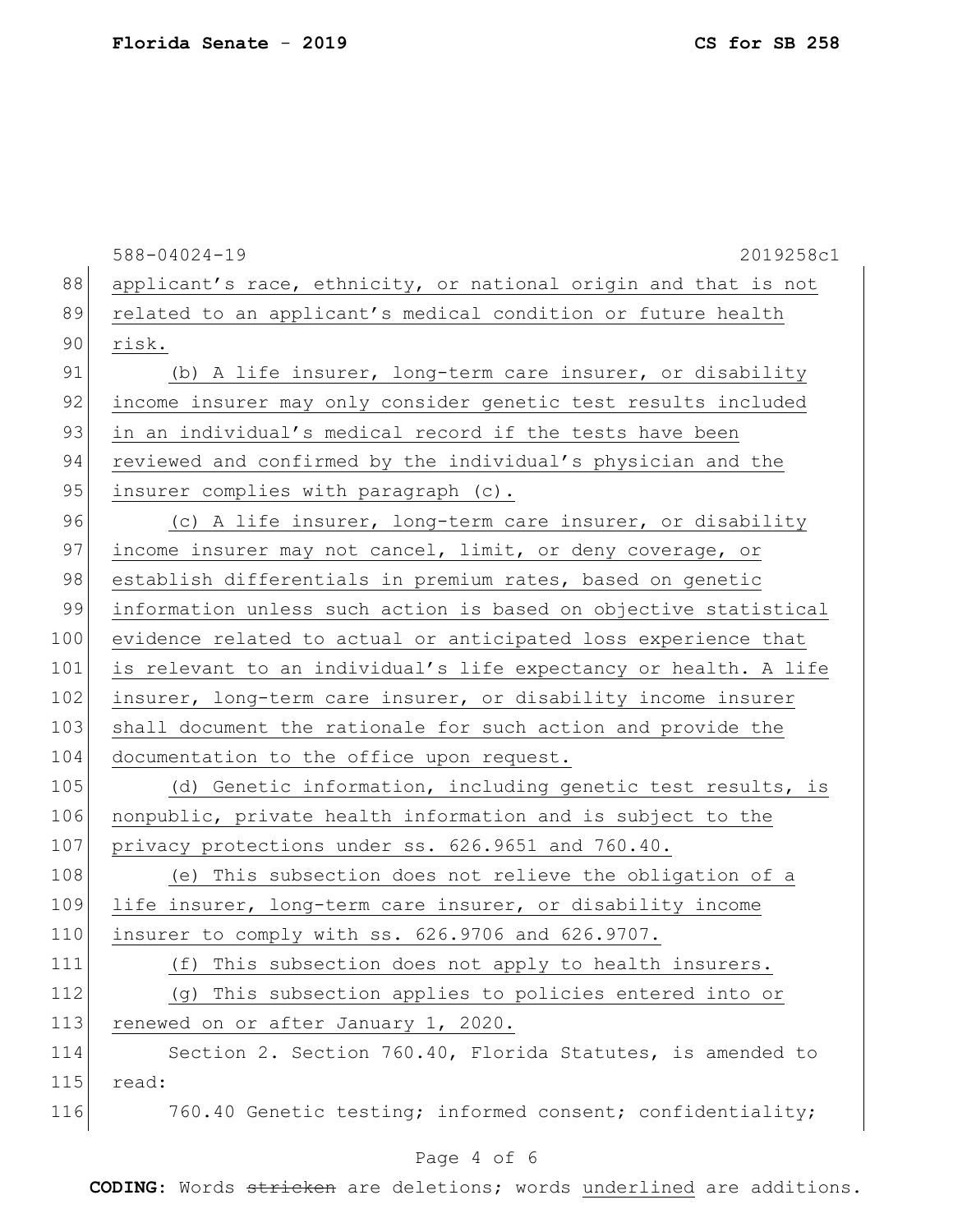```
588-04024-19 2019258c1
117 penalties; notice of use of results.-
118 (1) As used in this section, the term "DNA analysis" means
119 the medical and biological examination and analysis of a person 
120 to identify the presence and composition of genes in that
121 person's body. The term includes DNA typing and genetic testing,
122 which includes direct-to-consumer commercial genetic testing.
123 (2)(a) Except for purposes of criminal prosecution, except 
124 for purposes of determining paternity as provided in s. 409.256 
125 or s. 742.12(1), and except for purposes of acquiring specimens
126 as provided in s. 943.325, DNA analysis may be performed only 
127 with the informed consent of the person to be tested, and the 
128 results of such DNA analysis, whether held by a public or
129 private entity, are the exclusive property of the person tested,
130 are confidential, and may not be disclosed without the consent
131 of the person tested. Such information held by a public entity
132 is exempt from the provisions of s. 119.07(1) and s. 24(a), Art.
133 I of the State Constitution.
134 (b) A person who violates paragraph (a) is guilty of a 
135 misdemeanor of the first degree, punishable as provided in s. 
136 775.082 or s. 775.083.
137 (3) A person, including an entity providing direct-to-
138 consumer commercial genetic testing, who performs DNA analysis
139 or receives records, results, or findings of DNA analysis must
140 provide the person tested with notice that the analysis was
141 performed or that the information was received. The notice must
142 state that, upon the request of the person tested, the
143 information will be made available to his or her physician. The 
144 notice must also state whether the information was used in any 
145 decision to grant or deny any insurance, employment, mortgage,
```
### Page 5 of 6